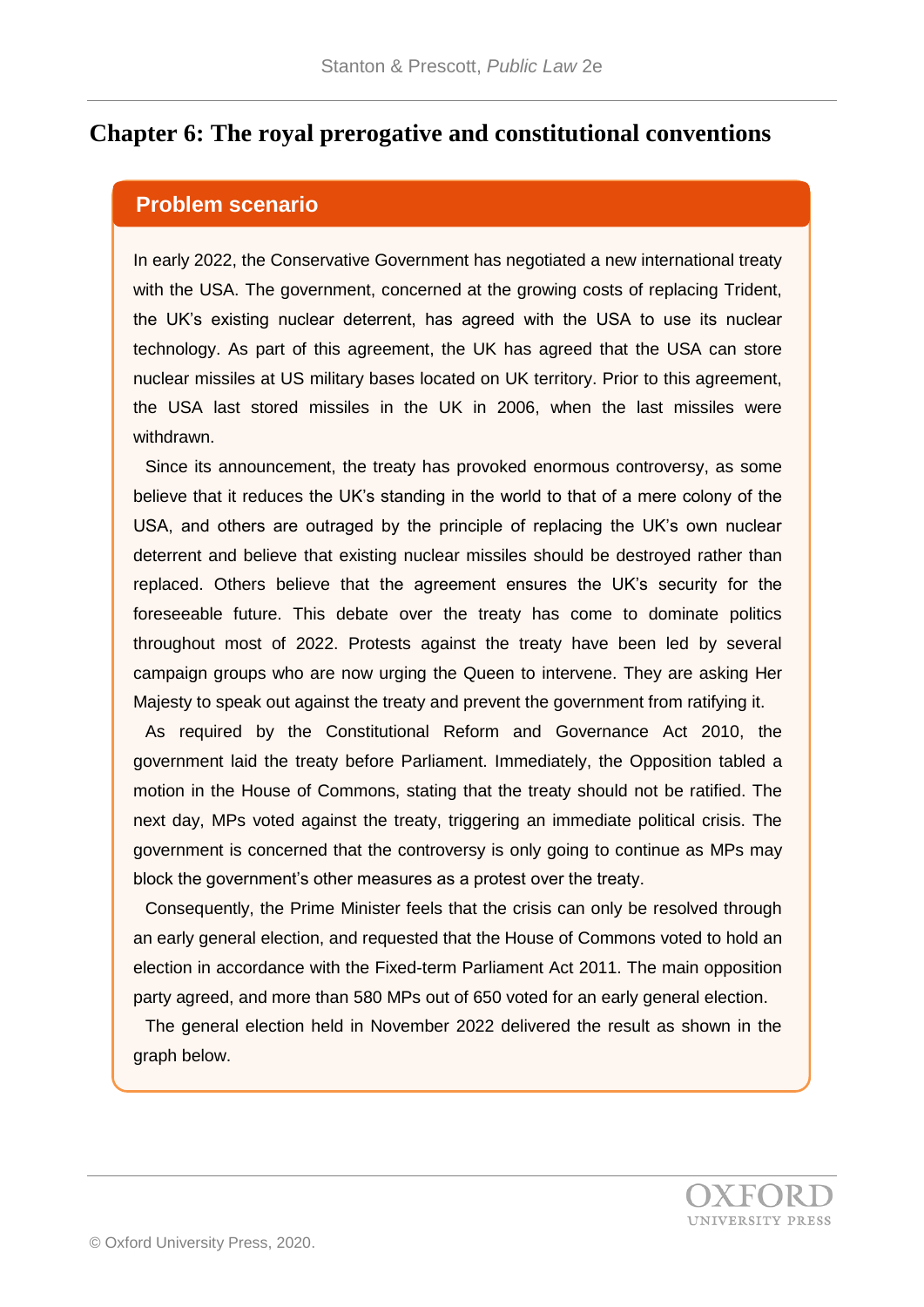

Imagine that you were presented with this problem scenario and asked to consider how the royal prerogative operates in relation to these events. The scenario raises several issues about individual prerogative powers. In particular, the central issue is the prerogative power to enter into and ratify international treaties. Other issues include the ability of The Queen to actively get involved in politics, and the role she plays when appointing a Prime Minister after a general election. As can be seen in the discussion of this scenario throughout Chapter 6, the exercise of the prerogative can be controlled by statute or constitutional convention.

The agreement with the United States, is an example of the prerogative power to enter into and ratify international treaties. This is an important power and is exercised by ministers. This is also an example of how the exercise of the prerogative can be made subject to requirements imposed statute, because the government are unable to ratify the agreement with the United States until the procedure outlined in the Constitutional Reform and Governance Act 2010 has been complied with. The fact that the government has decided against holding a second vote, is an example of how the bare legal rules are often overlaid with a variety of political considerations. This blend of law and politics is a key feature of Public Law and means that gaining an understanding of the legal rules alone can be far from understanding the whole picture. Had the treaty been less controversial, the government may well have insisted on holding a second vote.

The difference between the legal rules and political reality is also shown by the demands from campaigners that The Queen should personally intervene and prevent the ratification of the treaty. This clearly would be going against the 'cardinal convention', the convention that the monarch always acts on the advice of the government.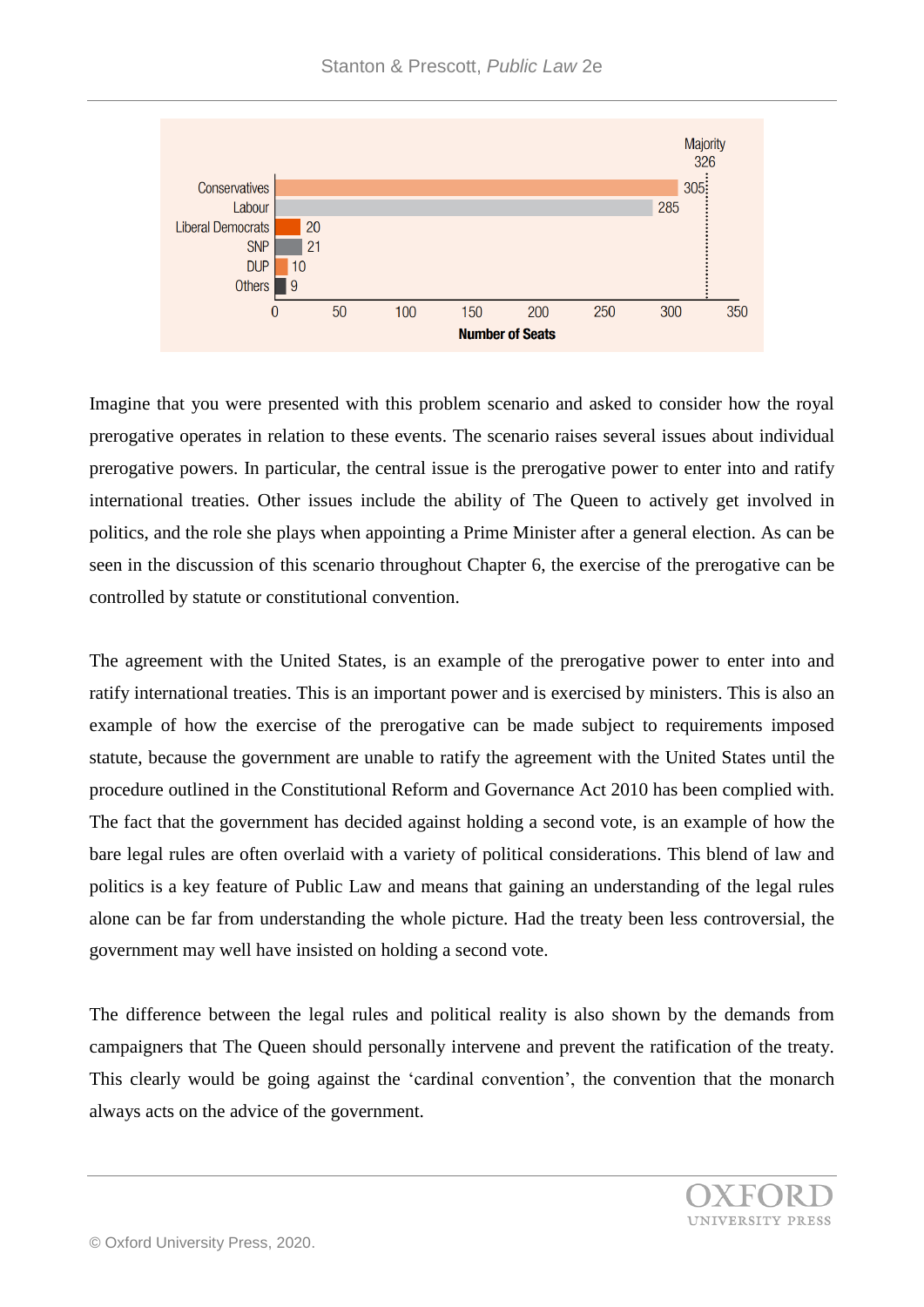A common theme between the controls over the power to enter into treaties and limitations on the political activities of the monarch is democracy and accountability. The government can be required to account to Parliament for how they have negotiated an international treaty. If Parliament disagrees with a treaty, they can require the government to at least reconsider, or explain further why they wish to ratify the treaty. Similarly, the refusal of the monarch to intervene, ensures that it is the elected politicians who are accountable for the decisions that the government makes. Not only are politicians accountable to Parliament, but they are also accountable to the electorate at a general election. Should the monarch become actively involved in political issues, they would interfere with this process and weaken the accountability of the government to both Parliament and the electorate.

The position of Parliament over the Crown was shown in *R (Miller) v Secretary of State for Exiting the European Union*, which is discussed at length in Section 6.4.3. Because sovereignty rests with Parliament and not the Crown, the view of the Supreme Court was that Parliament was required to pass legislation to invoke Article 50 as Parliament in enacting the European Communities Act 1972 had removed this power from the royal prerogative. Ultimately, it is Parliament and not the royal prerogative that can change the law. However, the decision of Miller is unlikely to be applied to other treaties because of the unique nature of the EU treaties.

As we have seen the vote of the House of Commons against the treaty with the United States has caused an early general election in November 2022. Here, we can see that the prerogative power to appoint a new Prime Minister is heavily constrained by convention, leaving extremely little scope for the Monarch to make any personal choice. The constitutional conventions operate to ensure that the democratic will of the people as express in the general election is fulfilled. In a hung Parliament, who the electorate wish to form the government can be far from clear, and the result of the election raised a series of different possibilities. Although it must be stressed that the task of determining who should form the next government falls to politicians and not the monarch.

It is through constitutional conventions that the strict legal position of significant governmental powers deriving from the Crown takes account of modern demands for democracy. However, some argue that the prerogative should be radically reformed or abolished entirely. They argue that the